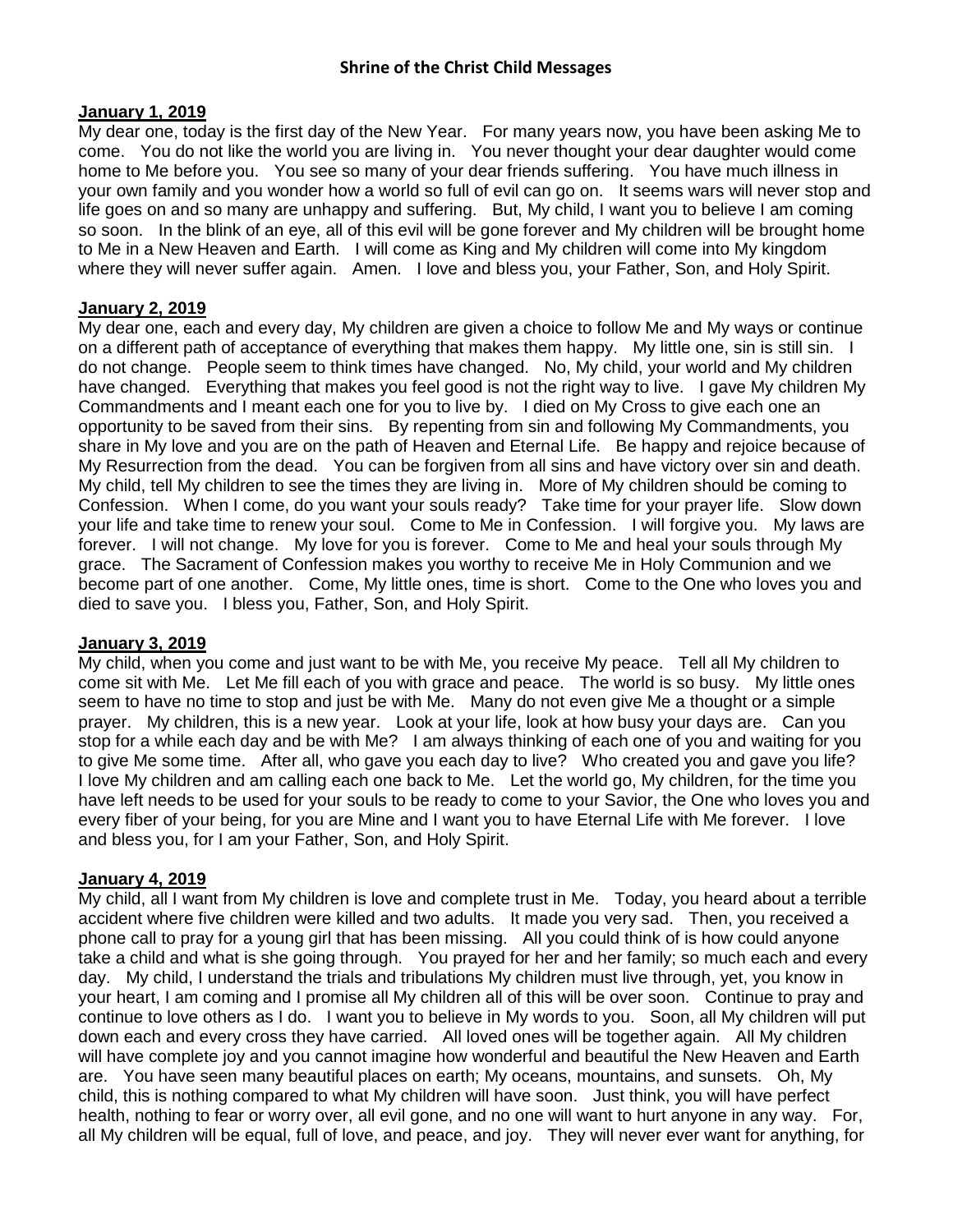your Father will care for all His children in every way. My love and mercy and grace will fill every child who comes to Me. Their heart and soul will have joy and peace forever. Each and every child in My creation and each and every one is special. And, when My children realize how much I love each one and give up all sin, they will receive My Mercy, love and forgiveness. I carried My Cross and died on My Cross so all could be saved. I see your sufferings and I understand each one. When I come as your Jesus of Love and Mercy, we will go over each moment of your life together. Each child will see the road they walked, the good and the bad. Together, we will look at each situation and I will show each child why they did what they did. If they accept Me and My Truth, they will be welcomed with love to share Paradise with Me forever. Look forward to what I have for each and every child that comes home to Me. For, I am who I am, the First and the Last, your God and Father, and I want all My children to know Me, love Me, and serve Me. Amen. I bless you.

## **January 5, 2019**

My dear one, I want all My children to have confidence in Me. When My children come to Me and pray and ask Me for something, I want them to be certain they have been heard. Many times a prayer is not answered as they requested, but that does not mean I did not hear them or pay attention to their needs. I am the Father, they are My children and I know what is best for each one. Life does not always bring joy. Sometimes My children have suffering. This does not mean I do not love them or want to help them. I am always with each one and I always have a plan. I am in charge of the world, over everyone and everything. Hardships are part of life. You must cope with problems by accepting them and praying and I will help you. When bad things happen, have confidence that I know and understand how you feel but do not question your God and Father's Will. I will help you come through each day for no one knows what a day may bring; but My child, have confidence that each day brings you closer to Eternal Life where all My children who know, love, and serve their God will have love, joy, and peace forever. You will never cry another tear or have another problem. This day awaits each child of Mine who comes to Me and gives themselves to Me. I love and bless you, Father, Son, and Holy Spirit.

### **January 6, 2019**

My little one, what a beautiful day at Mass today. A very holy Priest-Son of Mine talked about how the wise men followed the star to find Me. Then he said, "Who created the stars?" All you could think about was everything I created and how thankful you are. You thanked Me for being born and living on earth to carry My Cross and being crucified so you could have Eternal Life. You thanked Me for your life, for your husband, and your children and grandchildren and great grandchildren, and for your true friends who you can share your faith with. Then today, many of your children and grandchildren were home with you and you realized how very much you love and enjoy each one. My child, you realize how much I have blessed you. The most important things in your home are the people. That is why I have told you how very rich you are for, you love each one I send to you and see Me within them. This is true wealth, My child, love for others. I love and bless you, for I am your Father, Son, and Holy Spirit.

# **January 7, 2019**

My little one, I come tonight as a loving Mother. I want My children to remember My message I gave to the three children at Fatima. Now, the time has come. I gave this message so My children would prepare. I am very sad because no one seems to be interested in My prophecy. Please pass on this message. Start praying to make penitence and sacrifices. Go to Confession and pray your Rosary. Go to Mass on first Fridays and Saturdays. Obey the Commandments your God and Father gave to you. All has begun. You have seen earthquakes, floods, fires, and many signs. You see the evil in your Holy Church and in your world. Man has made nuclear weapons to destroy one another. Your President and your country are in great danger. Pray, because the one world order wants war and satan is behind much of this hate and evil. But remember, your God and Father has a plan and My children should not fear or be afraid. Pray and trust and implore your Father's forgiveness. I love all My children and watch over you for I am your Mother. I bless you, Father, Son, and Holy Spirit.

# **January 8, 2019**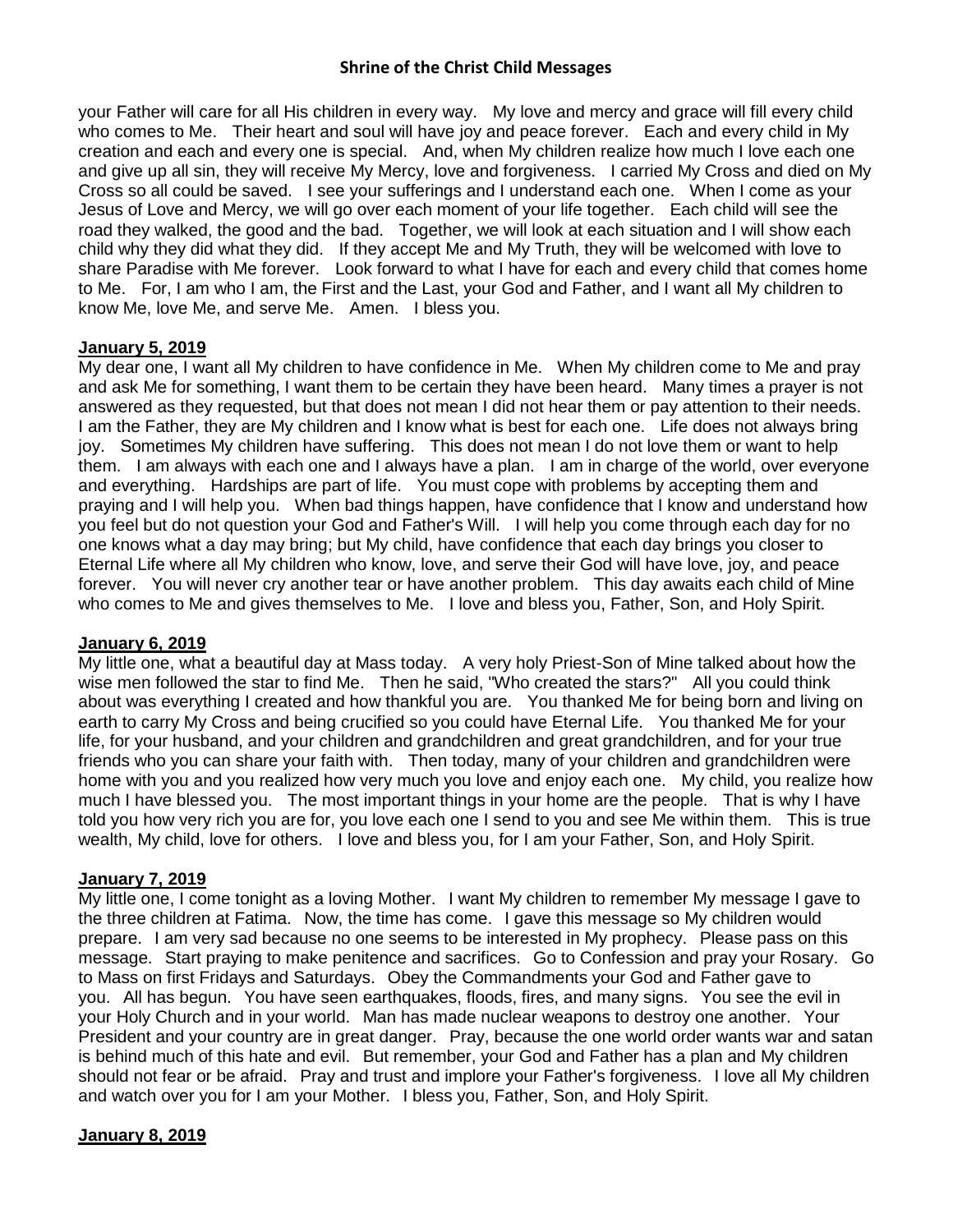My dear one, tell all My children to have peace at all times, even in troubled times and know I am with them both day and night. The times you are living in will bring down the wrath of God, but you are to remain strong and courageous and I will instruct you what to do in the worst of times. Everything will be made clear and I will give you wisdom to help others. My Holy Spirit will bring you comfort and you will have His gifts so you are able to do the Will of God your Father. Remember, the battle has been won by My death on My Holy Cross. You have the gift of faith so be constant in your beliefs and trust in God and His love and mercy. For I am your Jesus of love and mercy and I am coming soon. I bless you in the name of your Father, Son, and Holy Spirit.

## **January 9, 2019**

My dear one, did I not tell you years ago, when you were praying to Me and asking Me to make Cardinal Joseph Ratzinger the next Pope, that he would be your next Pope? But, when he left the Vatican, the Pope after him would come in like a lamb and turn into a lion and try to destroy My Holy Church and its teachings. You said, Father, popes don't leave the Church, they die. I told you, this one would be forced to leave. Now, you are seeing what I told you, taking place. Ever since you were a small child, you loved your Holy Church. You would come in and sit and knew you were with Me. Your First Communion day meant everything to you. You believed in everything with your heart. You have had many gifts, My child, and now My faithful children must stand up for the true teachings. Pope John Paul and Pope Benedict gave My children a catechism of the Catholic Church. All the truths are within it for My children to understand. It is most important to learn the truth and uphold it. You know what is now taking place. They are trying to bring in acceptance of everything. You know sin is still sin and you cannot accept what your Father says is sin. Be brave, be faithful, stand up, keep your Faith alive, and know in the end, your Holy Church will come into splendor and unity and be glorified once more. And, all My children will come back to My true holy Church. I love and bless you, Father, Son, and Holy Spirit.

## **January 11, 2019**

My little one, tell My children to continue to pray, for you can see all that is going on in your world and in your own country. My justice must come, My child. When My children make up their own laws to fit themselves so sin can be legal, it is time for Me to come and let them know I gave you My Commandments to live by and My laws cannot be changed. Nothing is sacred any more. My creation can be killed by abortion. Marriage can be ended by divorce. Sex is no longer a sacred union in marriage, no, anyone with anybody is just fine. Do My children not read the Holy Bible? I did not make man for man and woman for woman. Most do not even believe that My Holy Sacrament of My Holy Eucharist is real. Wake up world! I am coming. I will be the light that comes into the world to dispel the darkness of sin and evil. Then, each one can decide to come to Me, give up sin or let sin bring you to hell. I love all My children and I will give all one last chance to see the truth in My Love and Mercy for each one. I love and bless you, Father, Son, and Holy Spirit.

### **January 12, 2019**

Little one, tell all My children to pray and call on My Holy Spirit. The days to come will not be easy to live through but with the gifts of the Holy Spirit, you will be able to come through each day. You will receive strength, courage, fortitude and wisdom to go on. You need to listen to My Word and turn off the noise and distraction of the world. Detach yourself from earthly things and seek spiritual time, quiet time with Me. I will help you be ready, for the days you are now living in are difficult and evil. To become a saint, it is not how much you know, it is how much you love and give love to others. When My children come to Me just to be with Me and sit with Me in Adoration, they do not realize what they receive. I am always waiting for each one. I will place Myself within each one and give you My Words, My love and My peace. I will work through you. See Me in each person I send to you. Love, as I love. Open your eyes and see all I do for each one each day. For, it is I who gives you each day to live. Start to live each day with Me in My Presence, knowing I am with each one of you. Come to the Sacraments I give to you; Confession, Holy Communion, unite yourselves with Me. Know your Faith, live your Faith, and share your Faith. It is My gift to you. Be an example to others. Why did I make you? To know Me, love Me,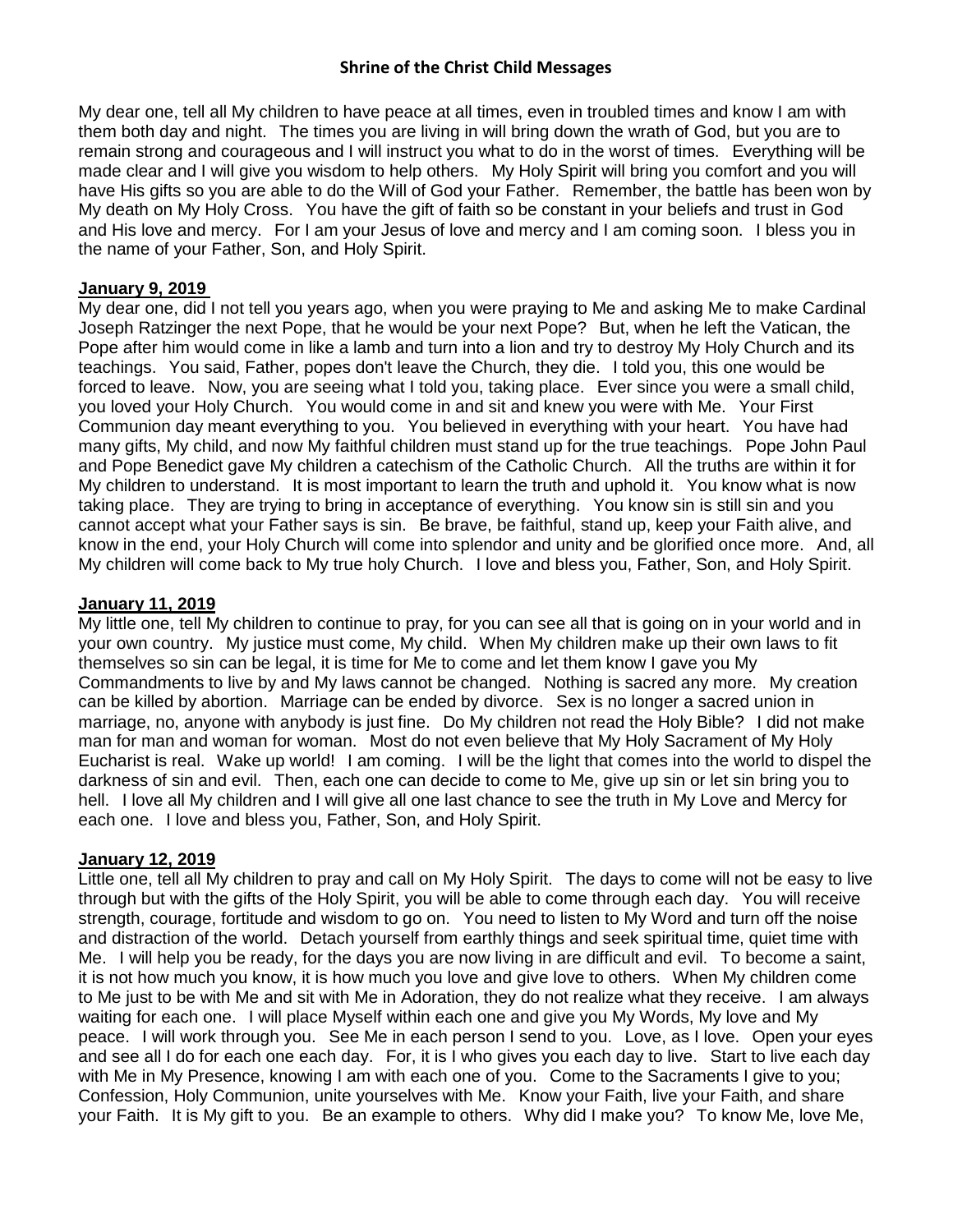and serve Me by serving others. I am calling each one to help others. I am coming. Be ready by loving. I love and bless you, Father, Son, and Holy Spirit.

# **January 13, 2019**

My dear ones, I want My children to open up their eyes and see Me and the truth. Soon, all the world will realize how far they have gone against Me. Most of My children have made up their own laws on how to live their lives; even My Holy Church has watered down My laws and My truth! Years ago, My children were given the truth and some of you still carry My truth in your hearts. You grew up with faith, knowing I, your God and Father, was in charge of everything. You would see Me in your daily lives. Open your eyes, children, I am still there. Live with Me, pray and know I am guiding you through all that comes against you. Your world cannot imagine what is coming. Be prepared, for I will turn this earth back to what I created it to be when I first created it. Believe I am with you and will guide you through each day. As a loving Father, I must destroy all evil as I did once before, but this time for good. I love and bless you, for I am your Father, Son, and Holy Spirit.

# **January 14, 2019**

My dear ones, do you realize how very much I love each child of Mine? I sent My only begotten Son to suffer and die on His Holy Cross to save you from sin. Now, it is all around you. Do not let satan take you from Me. He wants nothing more than to destroy you and destroy your faith in Me. I look at the world and it is beyond what any man could do to bring it back. Only I can make it new once more. My Son is coming once more as your Jesus of Love and Mercy. Each one will see themselves since the day they were born, the good and the bad. And, at the same time, each one will know how much they are loved and why I created them. I gave My children free will and I know each heart. I know what each one has lived through. I give you each day to live. Come to Me now; prepare for all that is to come. Where is your faith? Are you ready for Me? I am ready for you to come back to Me. Live My truth. I gave you My Commandments to live by. Trust in Me. Do not be afraid of the times that you now live in. Know I am with you. I am guiding you and I will never leave you. I will never forget you. My justice must be poured out upon your world. I must cleanse the world of all evil and satan and call My children back to Me. Will My children be happy in a New Heaven and Earth where all will be equal? Never again will some of My children have everything while others go without everything. There will be no more wars, no more death, sickness or greed. My children will never cry another tear or feel inferior to anyone else. All will love and be loved. Each one will know how special they are and why I created them. The choice will be theirs. I gave each one free will. My love and mercy will fill each one that gives Me their heart and gives up sin and follows Me and wants to obey My laws and Truths. Your world has deserted Me and My Ways. I told you in My Scripture about the times you are now living. Read your Bible and do not believe in what is false that the world is saying is true. I am the Truth. I do not change with the times. Sin is still sin. Die now to sin in your lives and prepare. All is about to begin. I love and bless you in the name of your Father, Son, and Holy Spirit.

# **January 15, 2019**

My dear children, I know many of you are suffering now and I know it is not easy. But, if you want to follow Me, you must pick up your Cross daily, deny yourself, put yourself last and serve others. This suffering will pass. I laid down My life so your sins could be forgiven and you could have Eternal Life with Me. Your world is broken by sin. Being My disciples, you all must die to yourself, love everyone, and forgive one another. You do not want anger, revenge, and hate to fill your heart. You want your heart full of My love and peace. Pray for the ones who have hurt you in any way. Don't let that hurt go on and continually hurt each other. Turn your anger into peace; your broken heart into a heart full of My love. If I could forgive the ones that nailed Me to My Cross and crucified Me, can you all try to have complete forgiveness for the ones that caused you suffering in your life? Follow Me for I am coming as your Jesus of Love and Mercy and I want all to receive Love and Mercy. I bless you, Father, Son, and Holy Spirit.

# **January 16, 2019**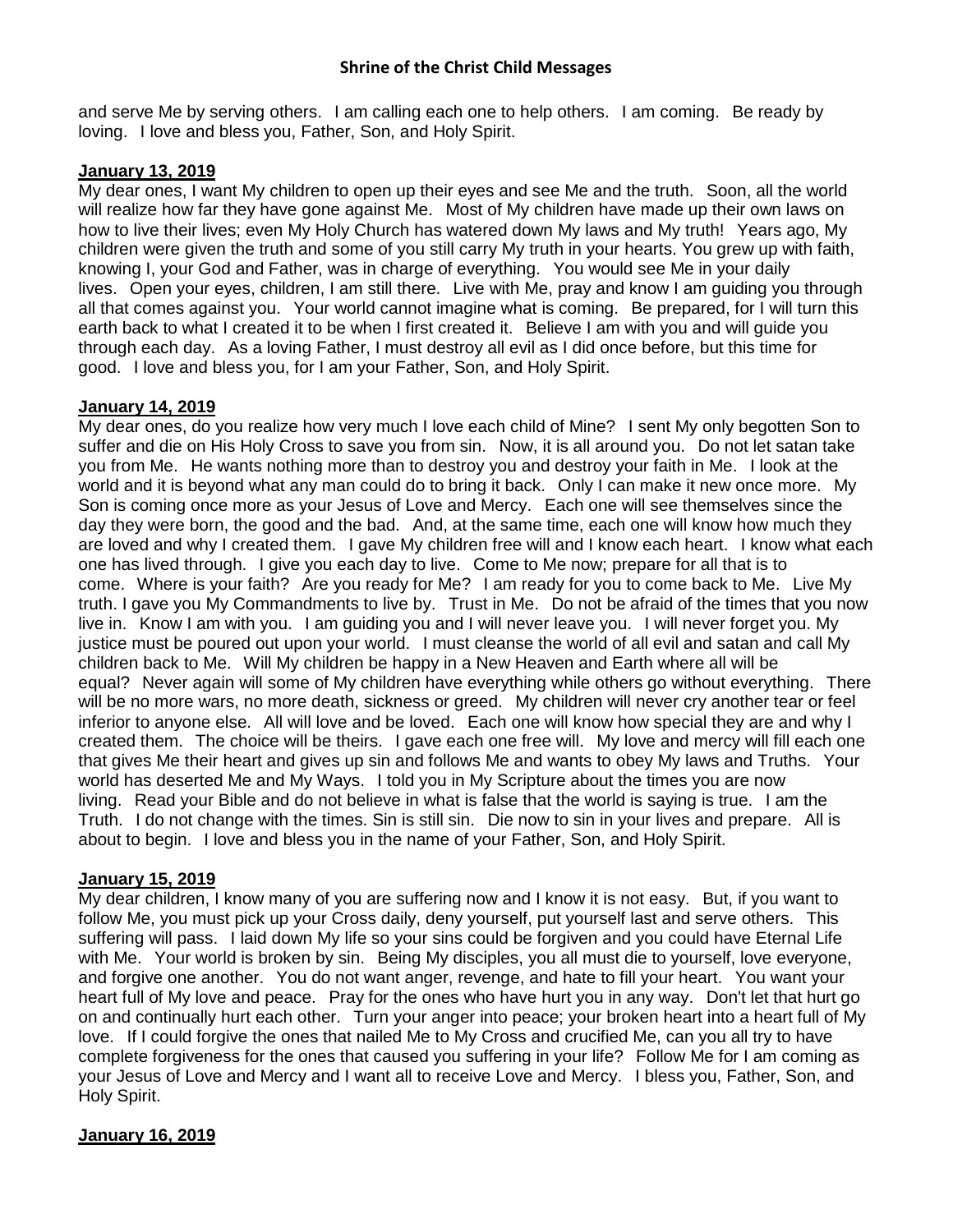My little one, tell My children to come to Me in My Most Blessed Sacrament. I love all My children more than they can imagine. I long for each one and I thirst to be loved by each one of you. My favorite words from you are, "I love You". When you come to Me in Holy Communion, you receive My real Body and Blood. I am not a symbol. It is I, Jesus the living God and I am living in you. Come to Me at Holy Mass as often as you can. At Mass, I pour My Holy Spirit upon you and fill you with love. The world you are living in has so much going on. Most of My children are too busy for Me. I am calling each one back to Me and My Ways. Live each day with Me. See all I do for you each day; the air you breathe, the food you eat, the people you meet. Live your life loving and doing for others now. Every act of love from you can be used to save a soul. See Me in all things. Call on Me. Let Me help you. I will fill you with Myself and you will spend your day with Me in My Presence. Let all worry fall from you. Give Me all your trials and tribulations and we will come through each day together and soon all shall pass and you will have Eternal happiness. Trust in Me and never fear, for you know I am always with My children. Let Me be your strength. I love and bless you, in the name of your Father, Son, and Holy Spirit.

# **January 17, 2019**

My children, your Bible talks about the end times. You all can see the days you are now living in. I have been sending you many signs. Read the signs of the times because nature is telling you what is coming. Use Confession now to free you from your sins and restore your soul to its original beauty, for you are Mine and I want to bring you through these times. I will provide for My faithful at My refuges. Pray for your families, for all, even those whom you don't get along with or know, for I want all My children to be saved. Stand up for your holy Catholic Faith, even if you are criticized and persecuted for it. For My faithful hold the truth within their hearts. Live it and be an example to others. You will always know in your being what is right and what is wrong. I will fill you with My Holy Spirit. I have blessed you in many ways. You have the truth. You have Me in My true Presence in My Holy Eucharist. Never fear, only love and trust in Me and I will guide you each day. Have joy, My children, for I am coming. You have to live through these evil times but all shall pass and the ones that keep their faith and follow Me shall have unending love, joy, and peace with Me forevermore. I love and bless you and give you My peace, in the name of your Father, Son, and Holy Spirit.

# **January 18, 2019**

My dear one, in the days ahead you will see many storms and cold weather in many places. Pray for My children who don't have a warm place to go or the right clothing to stay warm. Soon, My child, when I come, all My children will have all they need. I am coming to set up My Kingdom. All My children will rejoice at the power and wonder of their God. Sin is still sin. I cannot accept those who are unwilling to repent. Die to self, My children. Seek out a good and holy Priest. Go to Confession for you are really coming to Me. Give Me your heart and ask for forgiveness. All will be forgiven. My only desire for My children is to be with Me in My Kingdom. Every time you say the prayer, the Our Father, do you really pay attention to the words? You call Me Father. You know I'm in Heaven. You give glory to My name. You ask for My Kingdom to come and My will to be done. You ask Me to provide for your needs and you ask Me to forgive what you have done and you will forgive others for the ways they hurt you. You ask Me not to lead into temptation and deliver you from all evil. Many times, My children have prayed this prayer. Now is the time you have been praying for, My Kingdom Come, and I want all My children to give up sin so I can deliver them from evil forever. I am calling each one. Come seek forgiveness. Wash your souls clean. Be ready. Forgive others and pray for them and do My Will. Prepare, My children, for time is short. I love and bless you in the name of your Father, Son, and Holy Spirit.

# **January 19, 2019**

My child, tell all My children to continue to pray and follow Me and have trust in Me. For many years now, My unity of children have been praying and believing in My Coming. You are all part of My little remnant of believers. All you have believed in is coming to pass. Your world is in for a shock when I show them I am not a story or fairy tale but a real living God, who must drop His Hand on a world so far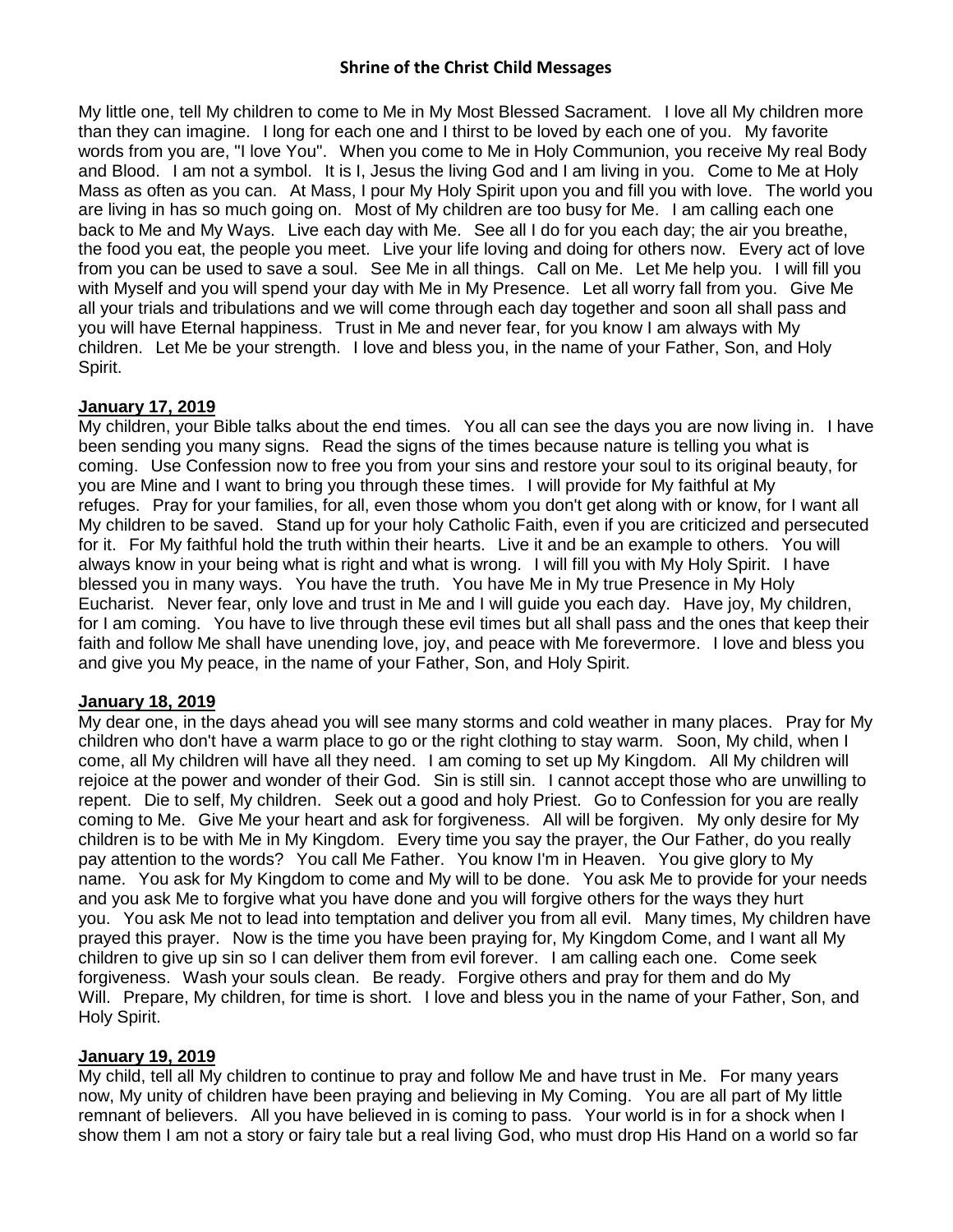from me. The evil actions of mankind must stop! I am a real God. My laws and Commandments must be obeyed. Do not allow the world to control you. Do as I say. Have faith that all My plans will come to pass. Continue to believe and have confidence in Me, your Father, who loves you and have My peace. I bless you, for I am your Father, Son, and Holy Spirit.

## **January 20, 2019**

My dear children, your faith in Me must be unshakeable now, for in the days ahead many events will happen. I want each one to have a total resolution to belong wholly to your God and abandon yourself entirely to My Providence. I do not want fear or worry. I want you to realize that I am your God and Father and I will fill each one with My Holy Spirit. My work through each one of you will begin now. Look within yourselves, prepare your soul, find forgiveness for each and every heart in your lives. Die to yourself and be Me to others. See Me in the ones I send to you. Love each one as I do; put others before yourself. Be strong and have no fear. Know I am with you and My Holy Spirit is giving you all the strength and courage to continue on. Be an example to others and stand up for your Faith, for you are the ones chosen for these last days. Realize, to be alive at this time is a great blessing, for this gift was given to you before you were born and I will guide you each day until you come into My Kingdom. I love and bless you for I am your Father, Son, and Holy Spirit.

## **January 21, 2019**

My dear one, My children do not realize how close I am. I desire for each of My children to remember I am always right there wherever you are. You could not even live if I were not with you. I gave you life and I will never abandon you even if you have forgotten Me. I want all My children! Do you realize, every time you receive the Sacred Host in the Holy Eucharist, it is I, God your Father, Son, and Holy Spirit and I come to you and I instill holiness in your soul and I am within you. Talk to Me. I am not far away. I love each one so very much and when you come to Me with love and confidence, you will receive My love and mercy. Let Me be part of your everyday life. Be aware of My Presence with you at all times. Call on Me, trust Me and give everything to Me. I see your needs, your desires, your problems. I know the cross each one carries. My desire is to help you and bring you close to Me. You live in a world of darkness. Let Me be your light and follow Me so I can bring you to Eternal happiness. I love and bless you, Father, Son, and Holy Spirit.

# **January 22, 2019**

My dear one, you realize you are now living in the end times. Have no fear but trust in My protection. I want you to be prepared, for My Warning is getting closer. It will not be easy in the times ahead. My children are so used to all the convenient ways they live. You have hot water, washing machines, dryers, dishwashers, televisions, so many electrical appliances. But where are you? I brought you here. I gave you Amish neighbors who live every day without electricity and you will also be able to do just fine. I will send My Angels to help and protect you. I want you to realize the times are here that I have been preparing you for. Trust in Me and pray. You will see many unusual signs now. I will provide for all your needs. The children that I will call together will have the gifts of the Holy Spirit and together you will come through this tribulation. Listen to Me each day for I will tell you what to do. My faithful children will have My peace so they will not be afraid. Live in My Presence and know I am always with you. I give you My blessings and fill you with My peace. I love and bless you, Father, Son, and Holy Spirit.

### **January 23, 2019**

My dear ones, I am here today with My Holy Mother as you gather in prayer. Many Saints, including St. Joseph are praying with you, also. I know your hearts and you are praying for those you love who are ill. Sometimes in life, it is hard to understand why some suffer so much from illness. But, My children, as hard as it is, you have to trust Me in all things. All My children have different suffering in this world but you all must learn to give everything to Me. You all realize the times you are living through each day. Pick up your cross and walk with Me, knowing all will pass soon and My Holy Will is always best for each and every child I created. Your main job now is to love and trust and know each one is in the palm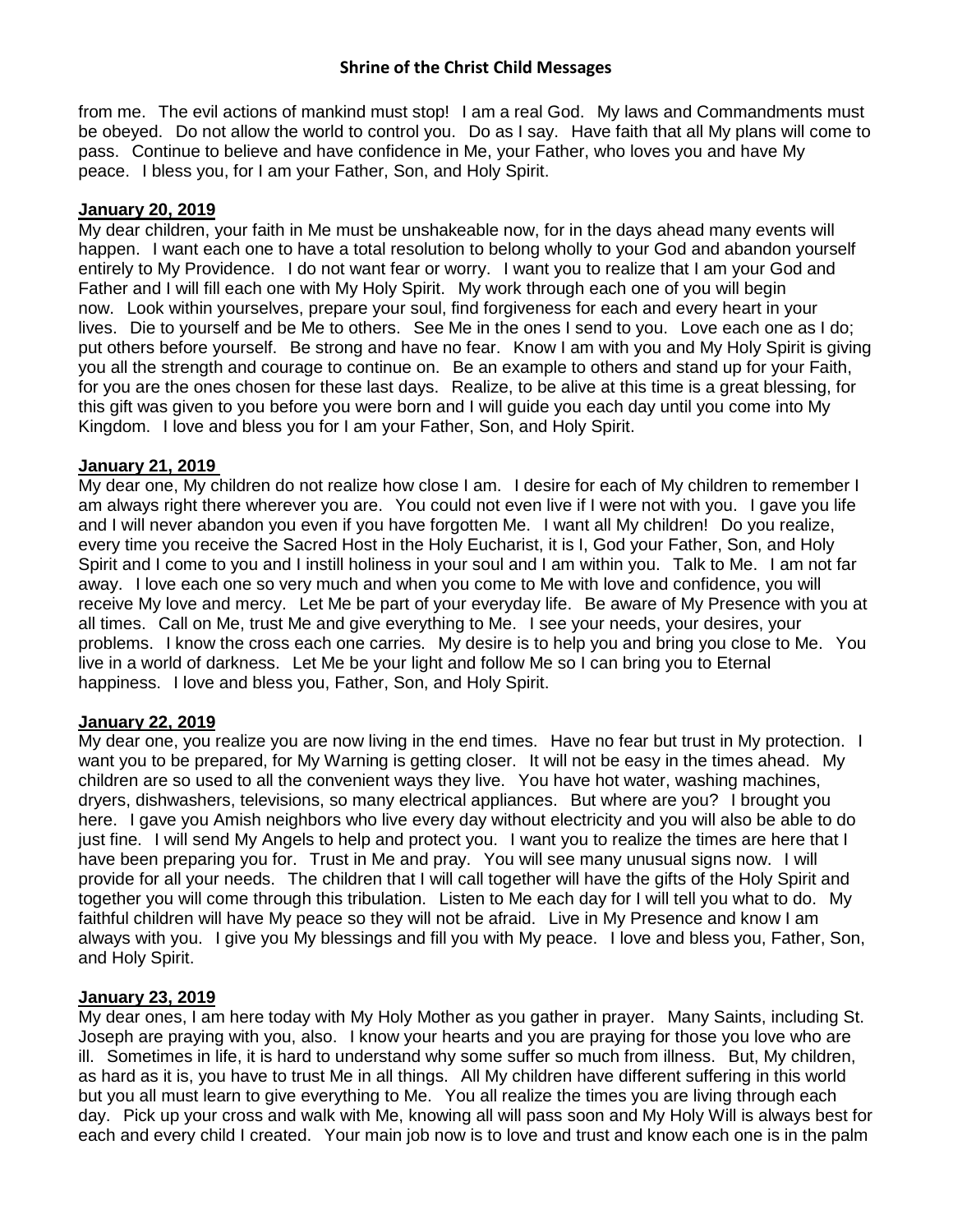of My Hand. The days ahead of you will not be easy but by your faith, you know I am with you to love and guide you to My New Heaven and Earth. All suffering and sickness and death and evil will be gone forevermore. Give all your loved ones to Me and know I am in control of all that happens and always know what is best for each one. For you are not able to see ahead of the times you are living in but I know what is about to transpire and I will bring all My children home to Me if they give themselves to My Holy and Divine Will for each one. I love and bless you, for I am your Father, Son, and Holy Spirit.

### **January 24, 2019**

My child, I understand how upset you are over your daughter being in the hospital again. Continue to pray, My little one, and continue to ask for My Will to be done. When you pray My Divine Mercy Chaplet, you ask Me: "Eternal Father, in whom Mercy is endless and the treasury of compassion is inexhaustible, look kindly upon us and increase your Mercy in us so that in difficult moments, we will not despair nor become despondent, but with great confidence submit ourselves to your Holy Will which is Love and Mercy itself". Give yourself to Me, My little one, each day. When you awake, ask for My Holy Will to be done and have peace, knowing I am with you and we will do everything together. My Will is what is always best for each one. If all My children would learn to live in My Divine Will, they could learn to give everything to Me and be with Me and leave everything to Me. Just have My peace and love, knowing I will do what is best. I love and bless you, for I am your Father, Son, and Holy Spirit.

## **January 25, 2019**

My dear one, each day now, you will see more and more signs of the times you are living in. My Holy Church is full of evil teachings that are not My teachings. Read your Holy Bible as often as you can. I will help you understand the readings. Help and pray with all whom I send to you, for your enlightenment comes from My Holy Spirit. When I see what My children are doing and how the evil one is trying to make My children believe in the things that I said are sins, the world is saying these sins are love and acceptance. I am your God and Father, your Savior and your Holy Spirit. I gave you My Commandments and Faith. Live this faith, not the world's who is now trying to have a death culture and a culture of acceptance of sin. It is only I that gives and takes life. It is I who gave My Holy Son to save My children, so the ones who live My laws will have Eternal Life with Me. I love and bless you and mark you with My Holy Cross once more.

### **January 26, 2019**

My dear one, tell My children to pray to My Saints. St. Padre Pio is praying for all his spiritual children. He wants you all to know, living at this time, each of you have a mission to pray and increase your faith and share it with others. He is always waiting for you all to call on him. St. Michael, the Archangel, is with each one of you to protect you. Always invoke his name and he can help you in many ways. Keep a little picture of St. Michael and say this little prayer. "O, glorious St. Michael, I love you. O, glorious St. Michael, help me." Ask him to defend your world against satan and save you from the evil that surrounds you all now. All My Saints want to help My children. All you have to do is call them by name. They will come and be by your side to help you through the times you are now living. My children, you each have favorite saints. Call on them, pray, and they have the power from Heaven to help you. You need to pray your Holy Rosary and My Divine Mercy Chaplet each day and call on My Holy Saints to help you live through these evil times. I love and bless you, your Father, Son, and Holy Spirit.

### **January 27, 2019**

My dear one, tonight on the news, you heard about a bombing in the Philippines, where many were killed and injured during a Holy Mass. It broke your heart. Did I not tell you many of My children who believe in Me would be the ones to suffer in the last days? You are living in a time of a battle between good and evil. Pray for My children all over the world, for the ones that follow their faith are targets. Satan knows he has very little time left and he wants to destroy all My children who believe in Me. I am your living